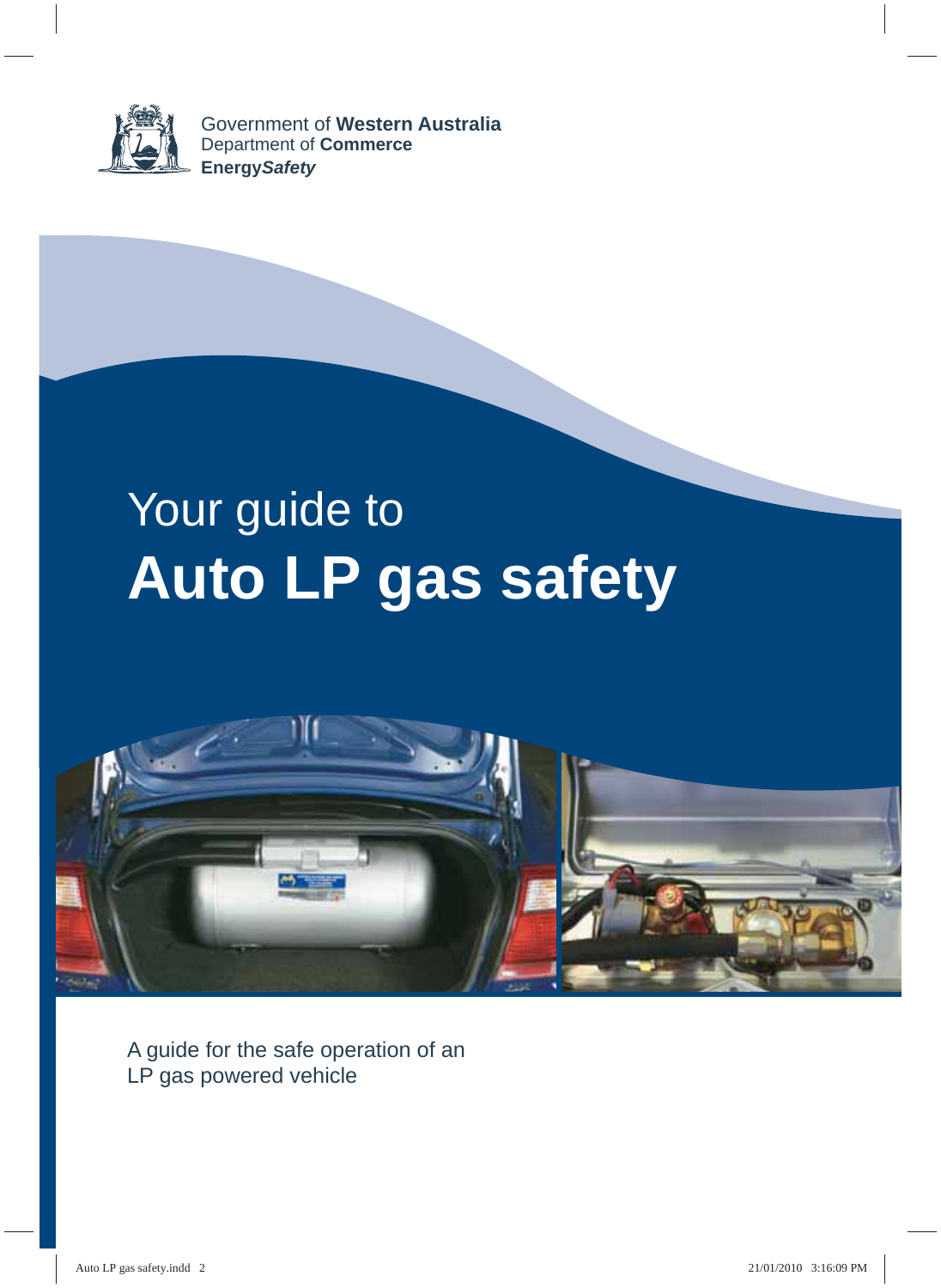## **Auto LP gas safety**

Just like other forms of energy, LP gas (liquefied petroleum gas) is safe when treated properly.

A correctly installed, serviced and maintained system should ensure the safety of your gas installation.

This booklet provides safety tips for the safe operation of an LP gas powered vehicle. If you have any safety concerns regarding the gas system, contact an appropriately licensed auto gas fitter.

## **Regulatory requirements**

The Gas Standards (Gasfitting and Consumer Gas Installations) Regulations 1999 require automotive LP gas installations to comply with the requirements of Australian/New Zealand Standard AS/NZS 1425 LP Gas fuel systems for vehicle engines.

By law, any installation, servicing or repair work to the LP gas system must be carried out by an auto gas fitter who is appropriately licensed by Energy*Safety*. Auto gas fitters are issued with a Class E permit.

It is easy to check if an auto gas fitter is licensed by simply requesting their licence number and contacting Energy*Safety*'s licensing office for confirmation (details on back cover).

Gasfitting is a job for the experts – always employ a licensed auto gas fitter.

Unauthorised and do it yourself work is illegal and can result in prosecution because it puts people at risk.

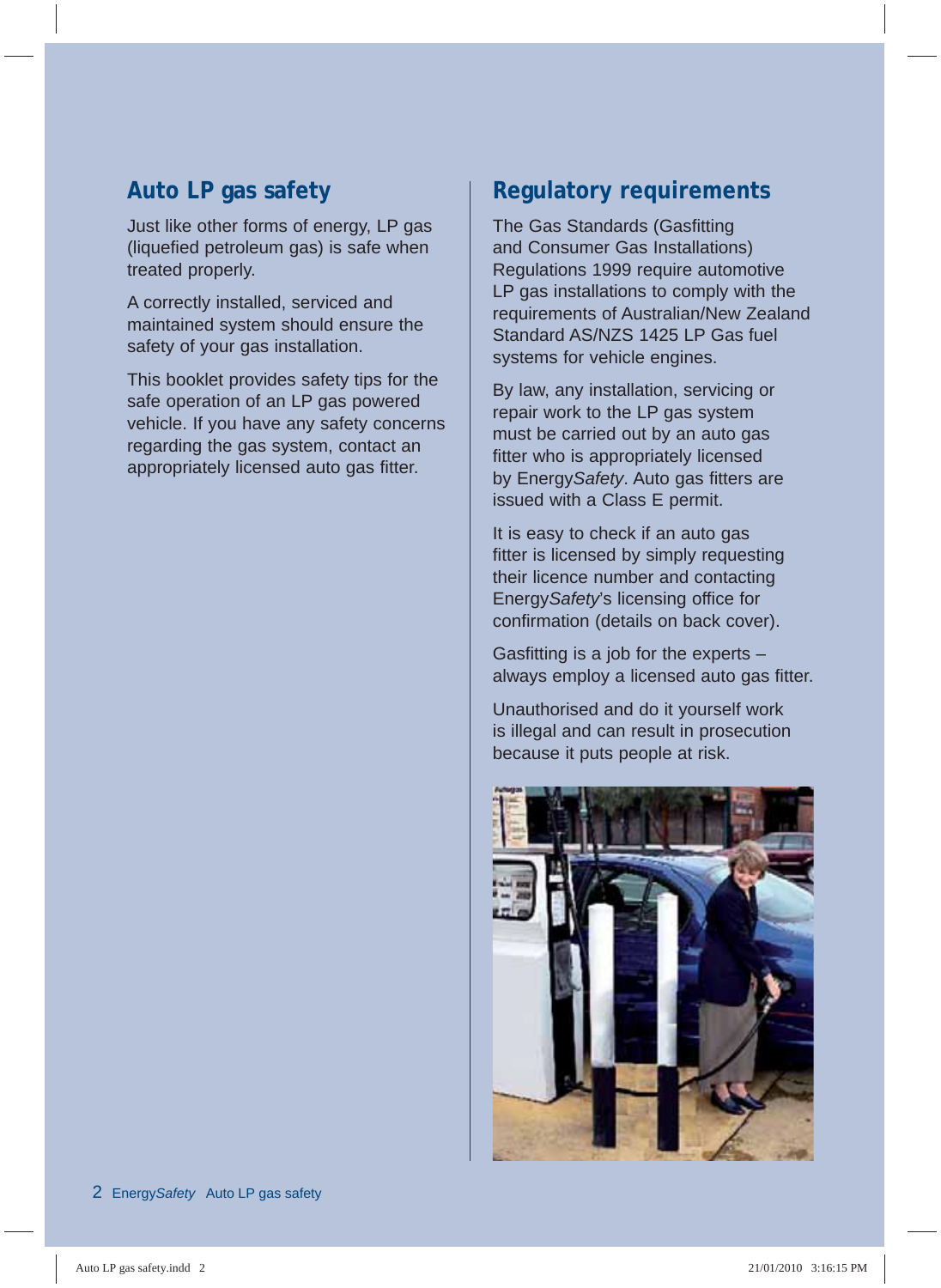## **LP gas containers**

Australian Standards require LP gas containers to be inspected and tested every 10 years.

This test expiry date showing the month and year is stamped on the gas container. In some cases, it may be difficult to see the date. Your auto gas fitter may be the best person to advise when the gas container is out of date.

Out of date containers must not be filled until tested and re-stamped at a certified test station.

Filling LP gas containers that are damaged or untested is illegal and dangerous.

If the 10 year certification period will expire before the next regular vehicle service, arrangements should be made for the gas container to be reinspected and restamped at a certified gas cylinder test station as soon as possible.

Approved test station contact details are available from auto gas fitters, licensing centres or Energy*Safety*.

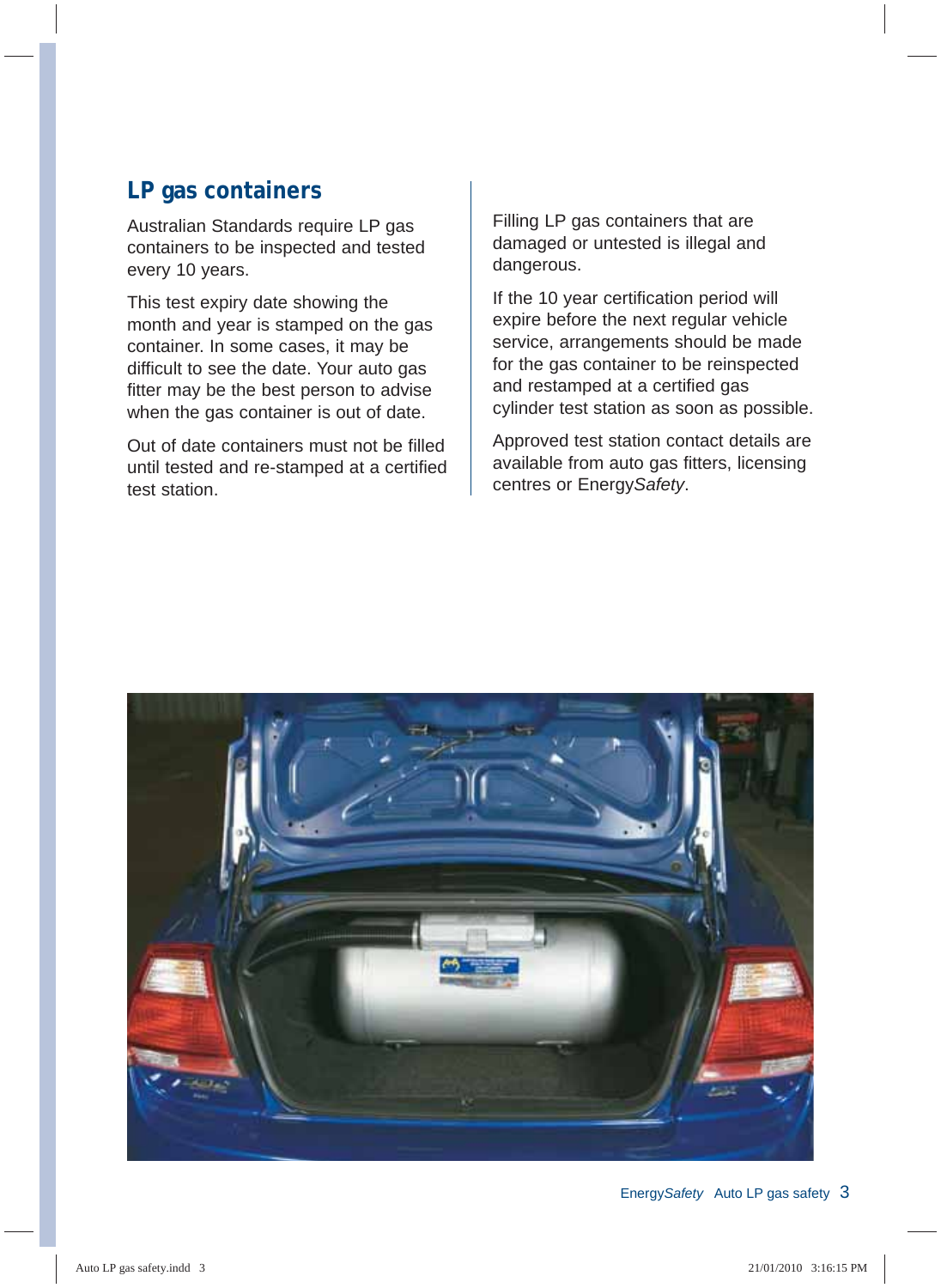# **Does your vehicle comply?**

The auto gas fitter who converts your vehicle must:

- Fit a compliance plate in a conspicuous position within the engine compartment. The compliance plate is a statement from the auto gas fitter confirming compliance with regulatory requirements. It includes additional important information such as installation date and container serial number.
- Fit LP gas identification labels (red diamond shaped) to the front and rear number plates. These labels identify that the vehicle is equipped to use LP gas as a fuel.



• Provide you with operating instructions and a copy of the Notice of Completion specifying that the work complies with the Gas Standards (Gasfitting and Consumer Gas Installations) Regulations 1999.

After your vehicle has been converted to LP gas, it is your responsibility to have the installation checked by a vehicle examiner at a licensing centre of the Department of Transport. Some auto gas fitters may provide this service for you.

If you are purchasing a converted LP gas powered vehicle, you should ensure the plates and labels are fitted and the registration papers are in order.

Note: The badging requirements do not apply to vehicles that have LP gas engines fitted at the time of manufacture. The vehicle registration plates will be fitted with the identification labels on the number plates.

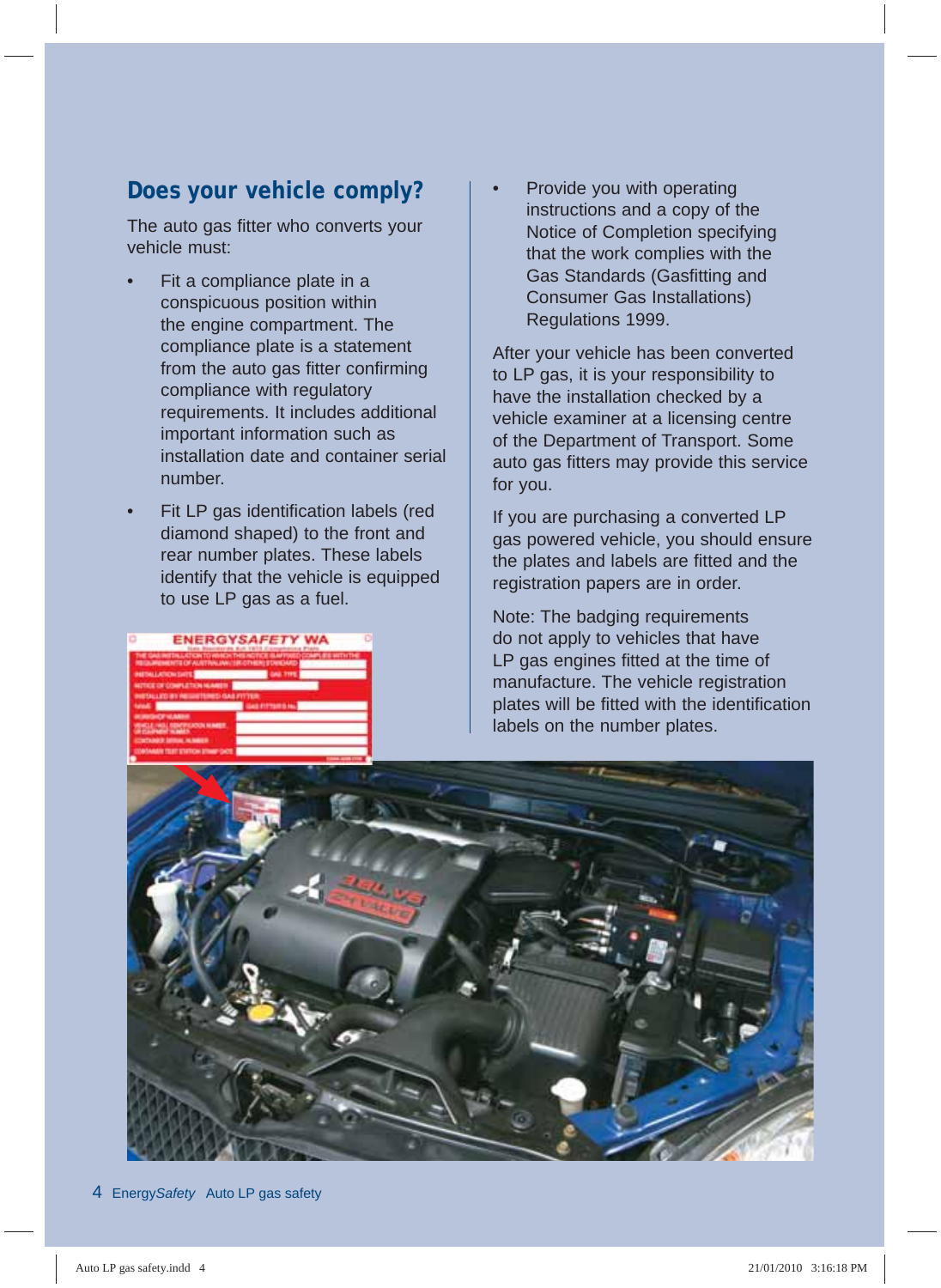## **Quick tips**

- $\triangledown$  Familiarise yourself with auto LP gas operating instructions before use.
- $\triangledown$  Familiarise yourself with the location and operation of the manual service solenoid valve – see the following page.
- $\triangledown$  For safe and reliable operation of your LP gas system, ensure all installation, servicing and repairs are carried out only by licensed auto gas fitters.
- $\nabla$  Check that your vehicle complies with regulatory requirements, ie has compliance plates, identification labels and vehicle registration papers.
- $\nabla$  Do not overfill your vehicle's LP gas container. When the trigger on the fuel dispenser shuts off, stop filling the gas container  $-$  it is dangerous to fill beyond this point. The container capacity is limited to allow for the expansion of liquid LP gas stored in a filled container as the ambient temperature rises. A device called an automatic fill limiter is used to automatically shut off the flow of liquid gas when the container is 80 per cent full.
- $\triangledown$  Check that your insurance company has been notified that the vehicle has been modified to operate on LP gas.
- $\triangledown$  Ensure that the LP gas system has its regular safety checks, at least annually.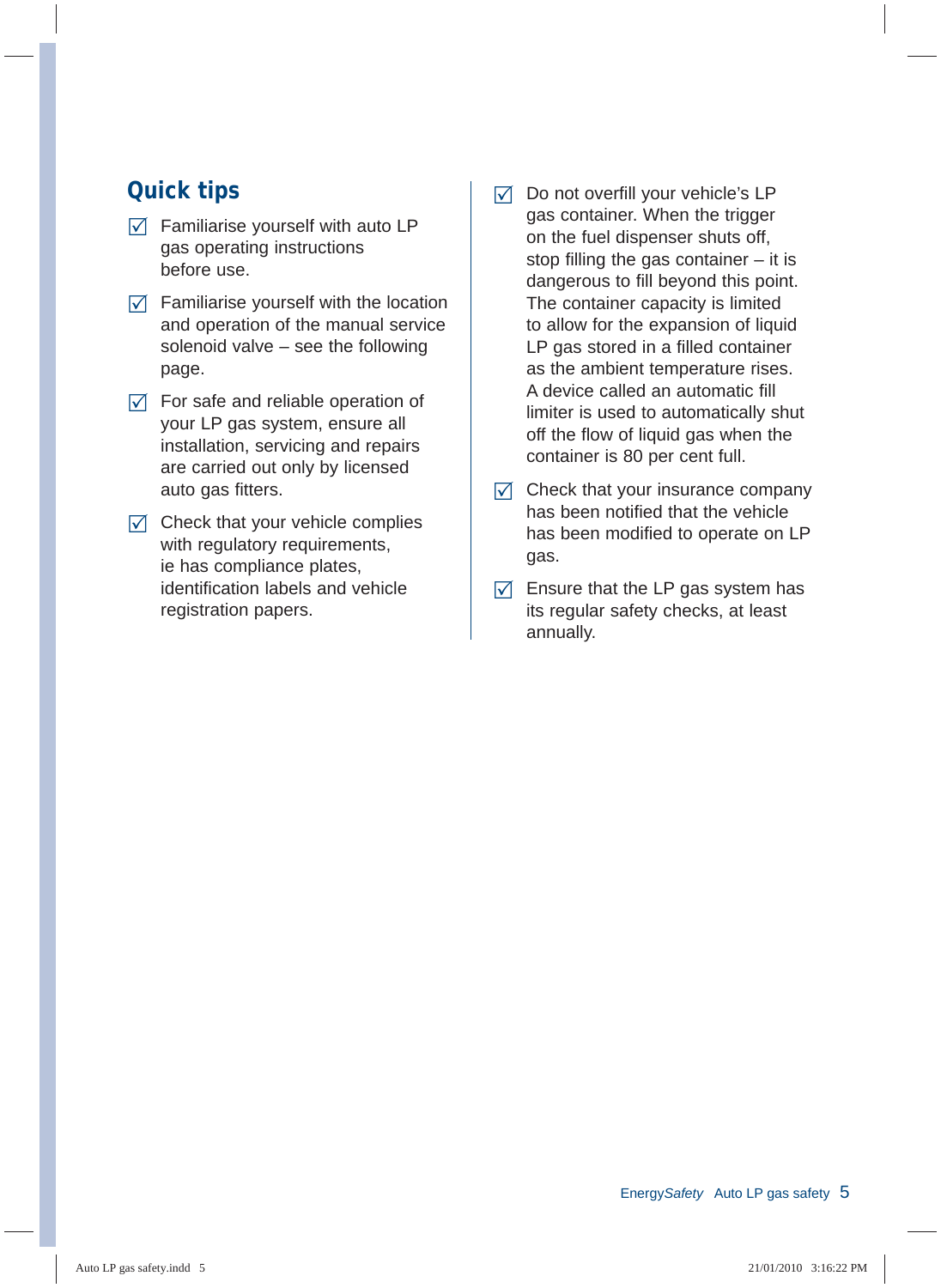## **Keep your vehicle operating safely**

An automotive LP gas installation needs to be checked from time to time to ensure it has not deteriorated below a safe standard. Discovery of operating faults may arise from an owner's observation or from a random check, but a scheduled check at set intervals is considered necessary in case a deteriorating system goes unnoticed.

Have regular safety checks of your LP gas system at least annually, to ensure that the system has not deteriorated, the various safety devices are operational and to check and repair any leaks, damage or corrosion that may have occurred.

Also, have your LP gas repairer or motoring organisation check the gas container date stamp at your safety check. If the date stamped is approaching but not more than 10 years before the next regular safety check, it may then be able to be reinspected and restamped at a certified gas cylinder test station.

## **In case of a gas leak**

#### **If you smell LP gas:**

- 1. Turn off the ignition.
- 2. If it is safe to do so, turn off the manual service solenoid valve in a clockwise direction located on the LP gas container (refer to picture).
- 3. Ensure that there is no ignition source near the vehicle and do not attempt to re-start the engine.
- 4. If you are unsure, or the gas leak does not stop, then telephone 000.
- 5. If the smell does not disappear, DO NOT DRIVE THE VEHICLE. Call your LP gas repairer or motoring organisation for assistance.
- 6. If the smell of gas disappears, call your LP gas repairer or motoring organisation for assistance.



 *Manual service solenoid valve.*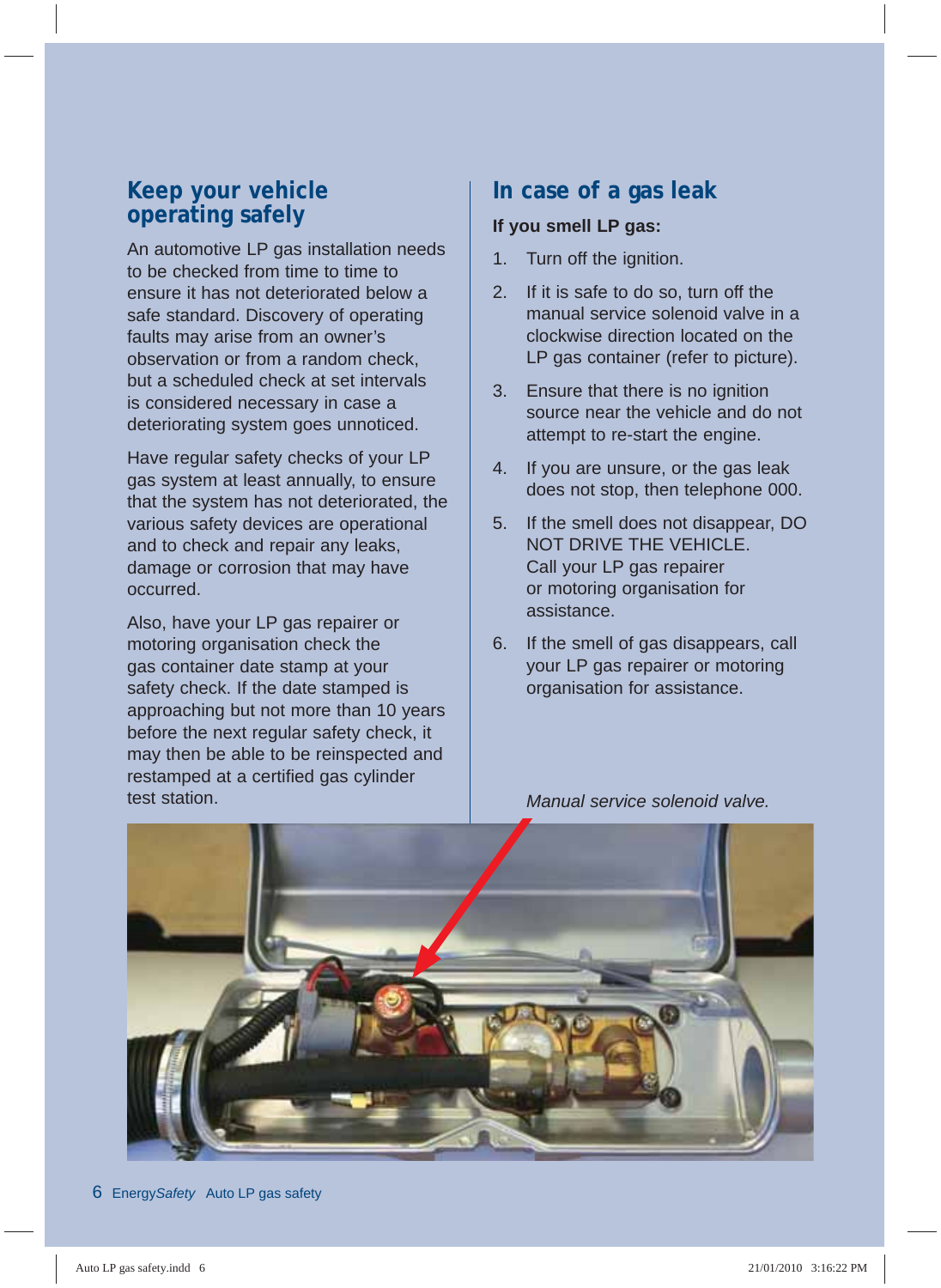## **In case of a fire/accident**

If the gas installation has been damaged for example, due to an accident or gas has been released through a leak, you must follow the steps detailed under 'in case of a gas leak', if it is safe to do so.

**Report gas incidents, accidents, gas releases, fires etc and obtain emergency advice by telephoning 1800 678 198 free call all hours.**

**LP gas is heavier than air and if not dispersed, tends to accumulate in low lying areas.**

## **LP gas quality**

The Department of the Environment is responsible for ensuring the quality of fuels, such as petrol, diesel and LP gas for vehicles, under the Commonwealth legislation *Fuel Quality Standards Act 2000.*

## **Industry contacts**

Department of Transport Licensing Services: Telephone **13 11 56**

Department of the Environment Telephone **(02) 6274 1111**

Department of Commerce Energy*Safety*: Telephone **(08) 6251 1900**